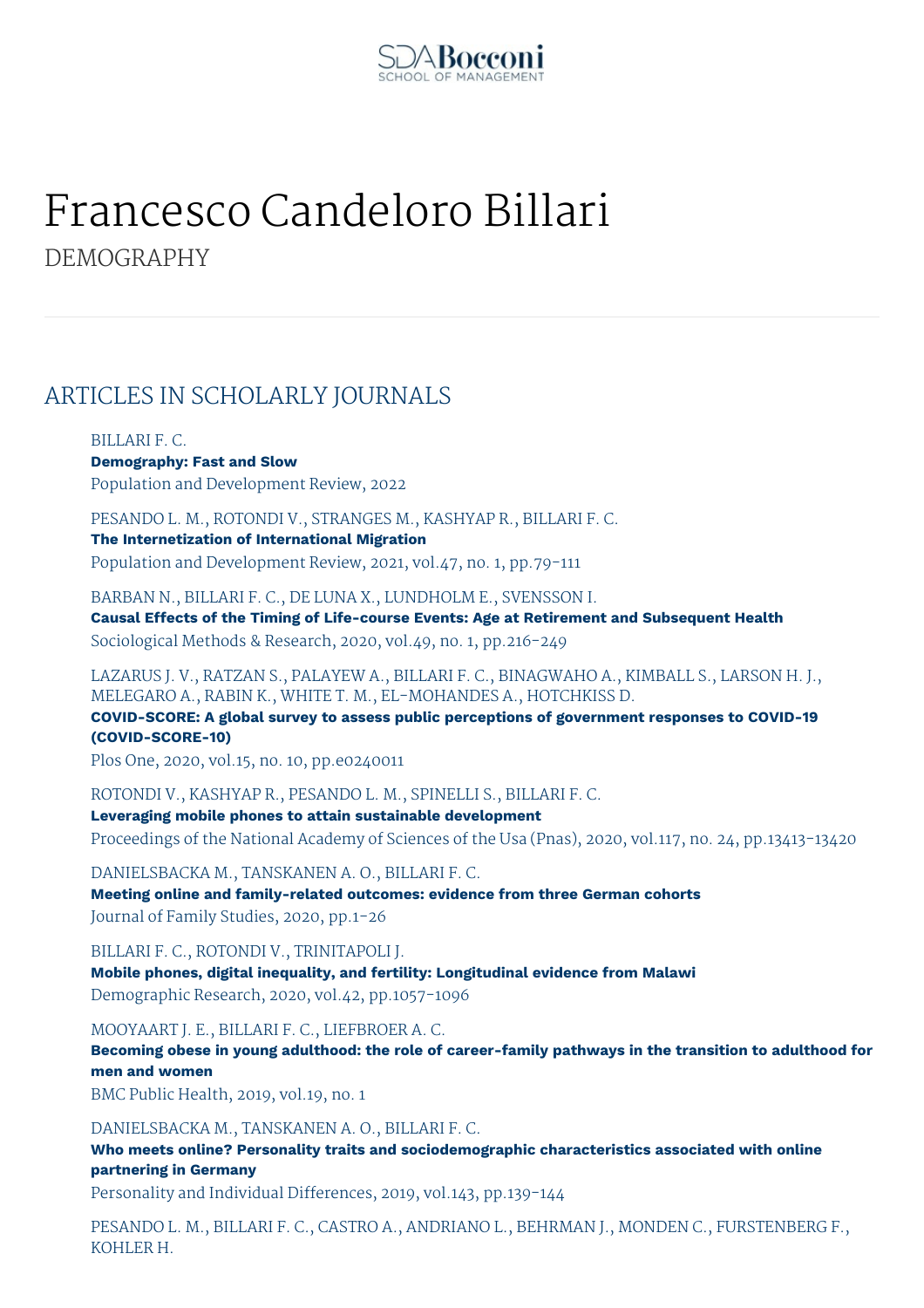#### **Global Family Change: Persistent Diversity with Development**

Population and Development Review, 2019, vol.45, no. 1, pp.133-168

BILLARI F. C., GIUNTELLA O., STELLA L. **Does broadband Internet affect fertility?** Population Studies, 2019, vol.73, no. 3, pp.297-316

BILLARI F. C., HIEKEL N., LIEFBROER A. C. **The Social Stratification of Choice in the Transition to Adulthood** European Sociological Review, 2019, vol.35, no. 5, pp.599-615

BILLARI F. C., GIUNTELLA O., STELLA L.

**Broadband internet, digital temptations, and sleep** Journal of Economic Behavior & Organization, 2018, vol.153, pp.58-76

AKSOY O., BILLARI F. C.

**Political Islam, Marriage, and Fertility: Evidence from a Natural Experiment** American Journal of Sociology, 2018, vol.123, no. 5, pp.1296-1340

DING X., BILLARI F. C., GIETEL-BASTEN S.

**Health of midlife and older adults in China: the role of regional economic development, inequality, and institutional setting** International Journal of Public Health, 2017, vol.62, no. 8, pp.857-867

VITALI A., BILLARI F. C. **Changing Determinants of Low Fertility and Diffusion: a Spatial Analysis for Italy**

Population, Space and Place, 2017, vol.23, no. 2, pp.e1998

GALASSO V., PROFETA P., PRONZATO C., BILLARI F. C. **Information and Women's Intentions: Experimental Evidence About Child Care** European Journal of Population - Revue Européenne de Demographie, 2017, vol.33, no. 1, pp.109-128

BILLARI F. C., AASSVE A., PESSIN L. **Trust and Fertility Dynamics**

Social Forces, 2016, vol.95, no. 2, pp.663-692

BILLARI F. C., LIEFBROER A. C. **Why still marry? The role of feelings in the persistence of marriage as an institution** British Journal of Sociology, 2016, vol.67, no. 3, pp.516-540

LIMA J. M., BILLARI F. C., REEVES A., MCKEE M., STUCKLER D. **Austerity and Abortion in the European Union** European Journal of Public Health, 2016, vol.26, no. 3, pp.518-519

ESPING-ANDERSEN G., BILLARI F. C. **Re-theorizing Family Demographics** Population and Development Review, 2015, vol.41, no. 1, pp.1-31

BILLARI F. C. **Integrating macro- and micro-level approaches in the explanation of population change**

Population Studies, 2015, vol.69, no. sup1, pp.S11-S20

BILLARI F. C., DALLA ZUANNA G. **Nei paesi moderni nascono ancora bambini** Il Mulino, 2015, vol.1, pp.29-38

BILLARI F. C., GRAZIANI R., MELILLI E.

**Stochastic Population Forecasting Based on Combinations of Expert Evaluations Within the Bayesian Paradigm**

Demography, 2014, vol.51, no. 5, pp.1933-1954

SULLIVAN O., BILLARI F. C., ALTINTAS E.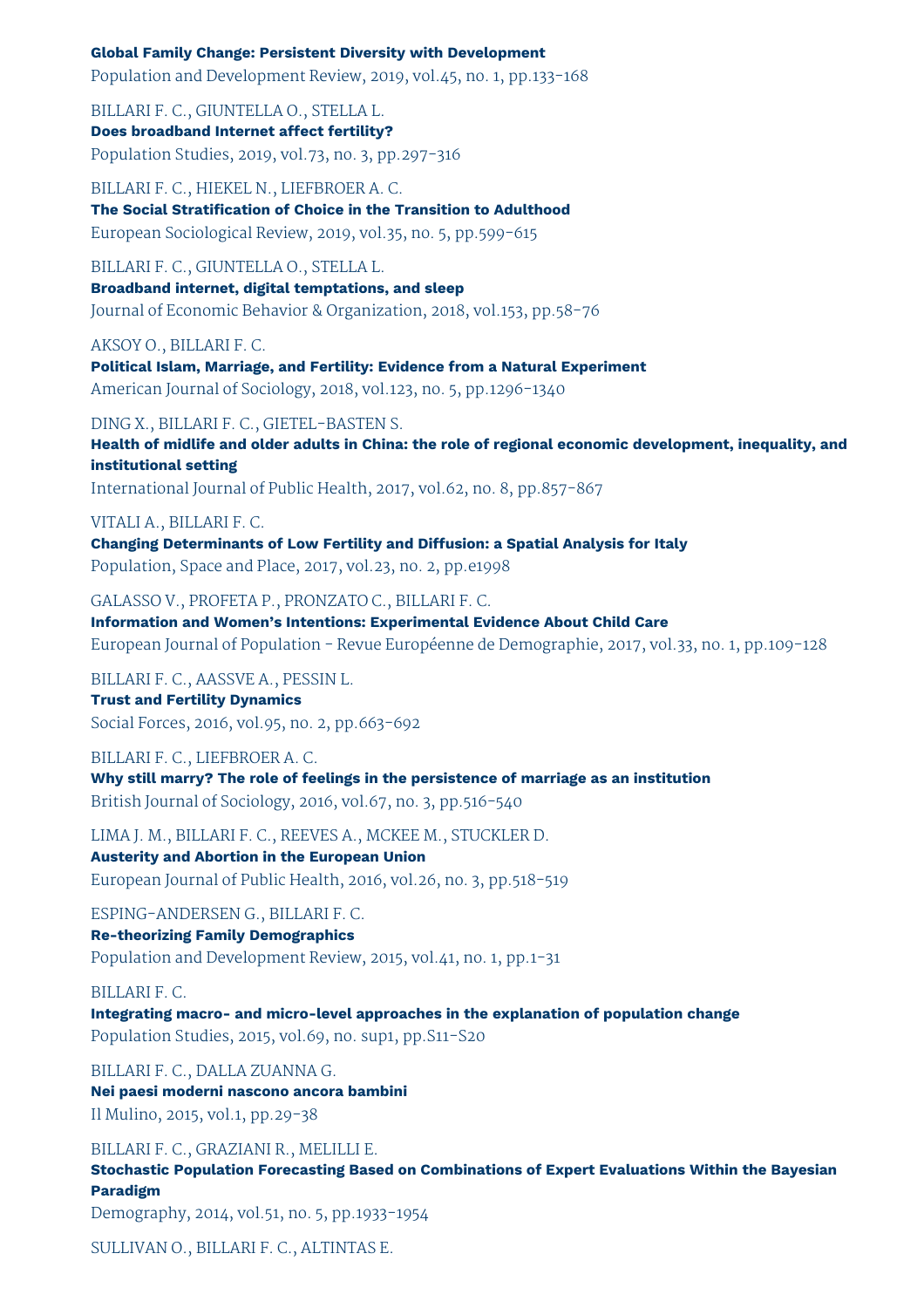**Fathers' Changing Contributions to Child Care and Domestic Work in Very Low–Fertility Countries** Journal of Family Issues, 2014, vol.35, no. 8, pp.1048-1065

HARKNETT K., BILLARI F. C., MEDALIA C.

**Do Family Support Environments Influence Fertility? Evidence from 20 European Countries** European Journal of Population - Revue Européenne de Demographie, 2014, vol.30, no. 1, pp.1-33

CARL N., BILLARI F. C., DOWD J. B. **Generalized Trust and Intelligence in the United States** Plos One, 2014, vol.9, no. 3

BILLARI F. C., DALLA ZUANNA G. **Cohort Replacement and Homeostasis in World Population, 1950-2100** Population and Development Review, 2013, vol.39, no. 4, pp.563-585

AASSVE A., ARPINO B., BILLARI F. C.

**Age Norms on Leaving Home: Multilevel Evidence from the European Social Survey** Environment and Planning A, 2013, vol.45, no. 2, pp.383-401

BALBO N., BILLARI F. C., MILLS M.

**Fertility in Advanced Societies: A Review of Research** European Journal of Population - Revue Européenne de Demographie, 2013, vol.29, no. 1, pp.1-38

#### BARBAN N., BILLARI F. C.

**Classifying life course trajectories: a comparison of latent class and sequence analysis** Journal of the Royal Statistical Society. Series C - Applied Statistics, 2012, vol.61, no. 5, pp.765-784

#### IMPICCIATORE R., BILLARI F. C.

**Secularization, Union Formation Practices, and Marital Stability: Evidence from Italy** European Journal of Population - Revue Européenne de Demographie, 2012, vol.28, no. 2, pp.119-138

#### BILLARI F. C., GRAZIANI R., MELILLI E.

**Stochastic population forecasts based on conditional expert opinions** Journal of the Royal Statistical Society. Series A - Statistics in Society, 2012, vol.175, no. 2, pp.491-511

#### PELLIZZARI M., BILLARI F. C.

**The younger, the better? Age-related differences in academic performance at university** Journal of Population Economics, 2012, vol.25, no. 2, pp.697-739

#### IMPICCIATORE R., BILLARI F. C.

**MAPLES: A general method for the estimation of age profiles from standard demographic surveys (with an application to fertility)**

Demographic Research, 2011, vol.24, pp.719-748

BILLARI F. C., GOISIS A., LIEFBROER A. C., SETTERSTEN R. A., AASSVE A., HAGESTAD G., SPEDER Z. **Social age deadlines for the childbearing of women and men** Human Reproduction, 2011, vol.26, no. 3, pp.616-622

#### LIEFBROER A. C., BILLARI F. C.

**Bringing norms back in: a theoretical and empirical discussion of their importance for understanding demographic behaviour**

Population, Space and Place, 2010, vol.16, no. 4, pp.287-305

BILLARI F. C., LIEFBROER A. C. **Towards a new pattern of transition to adulthood?**

Advances in Life Course Research, 2010, vol.15, no. 2-3, pp.59-75

IOZZI F., TRUSIANO F., CHINAZZI M., BILLARI F. C., ZAGHENI E., MERLER S., AJELLI M., DEL FAVA E., MANFREDI P., FERGUSON N. M.

**Little Italy: An Agent-Based Approach to the Estimation of Contact Patterns- Fitting Predicted Matrices to Serological Data**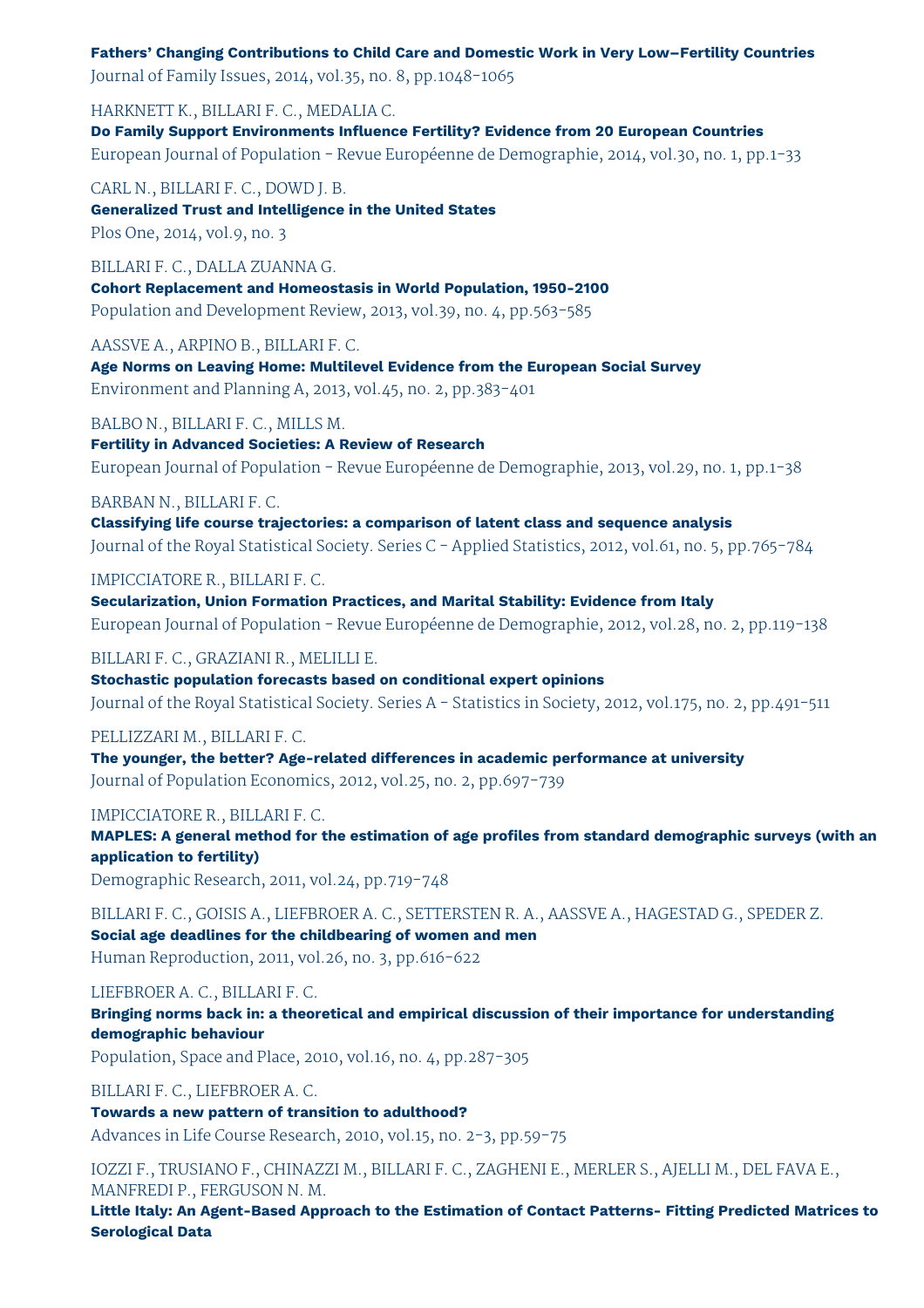PLoS Computational Biology, 2010, vol.6, no. 12

RONDINELLI C., AASSVE A., BILLARI F. C. **Women´s wages and childbearing decisions: Evidence from Italy** Demographic Research, 2010, vol.22, pp.549-578

BILLARI F. C., PHILIPOV D., TESTA M. R.

**Attitudes, Norms and Perceived Behavioural Control: Explaining Fertility Intentions in Bulgaria** European Journal of Population - Revue Européenne de Demographie, 2009, vol.25, no. 4, pp.439-465

VITALI A., BILLARI F. C., PRSKAWETZ A., TESTA M. R. **Preference Theory and Low Fertility: A Comparative Perspective** European Journal of Population - Revue Européenne de Demographie, 2009, vol.25, no. 4, pp.413-438

MYRSKYLÄ M., KOHLER H., BILLARI F. C. **Advances in development reverse fertility declines** Nature, 2009, vol.460, no. 7256, pp.741-743

BORDONE V., BILLARI F. C., DALLA ZUANNA G. **The Italian Labour Force Survey to estimate fertility** Statistical Methods and Applications, 2009, vol.18, no. 3, pp.445-451

BILLARI F. C., ROSINA A., RANALDI R., CLELIA ROMANO M. **Young Adults Living Apart and Together (LAT) with Parents: A Three-level Analysis of the Italian Case** Regional Studies, 2008, vol.42, no. 5, pp.625-639

ZAGHENI E., BILLARI F. C., MANFREDI P., MELEGARO A., MOSSONG J., EDMUNDS W. J. **Using Time-Use Data to Parameterize Models for the Spread of Close-Contact Infectious Diseases** American Journal of Epidemiology, 2008, vol.168, no. 9, pp.1082-1090

PICCARRETA R., BILLARI F. C.

**Clustering work and family trajectories by using a divisive algorithm** Journal of the Royal Statistical Society. Series A - Statistics in Society, 2007, vol.170, no. 4, pp.1061-1078

AASSVE A., BILLARI F. C., PICCARRETA R.

**Strings of Adulthood: A Sequence Analysis of Young British Women's Work-Family Trajectories** European Journal of Population - Revue Européenne de Demographie, 2007, vol.23, no. 3-4, pp.369-388

BILLARI F. C., PICCARRETA R. **Analyzing Demographic Life Courses through Sequence Analysis** Mathematical Population Studies, 2005, vol.12, no. 2, pp.81-106

# CONTRIBUTION TO CHAPTERS, BOOKS OR RESEARCH MONOGRAPHS

PESANDO L. M., BILLARI F. C., FAVERO C., SAITA F.

**Financial and demographic education effectiveness in academic and vocational high schools: a randomised experiment** in *Financial Education and Risk Literacy* R. Viale, U. Filotto, B. Alemanni, S. Mousavi (Eds),Edward Elgar Publishing, chap. 5, pp.75-95, 2021

BILLARI F. C.

**A "Great Divergence" in Fertility?** in *Low Fertility Regimes and Demographic and Societal Change* Dudley L. Poston,(Ed), Springer International Publishing, pp.15-35, 2018

BILLARI F. C.

**Educazione finanziaria e sostenibilità del welfare** in *Castrovilli Enrico, Educazione finanziaria a scuola: per una cittadinanza consapevole*

Edizioni Angelo Guerini e Associati, pp.51-58, 2011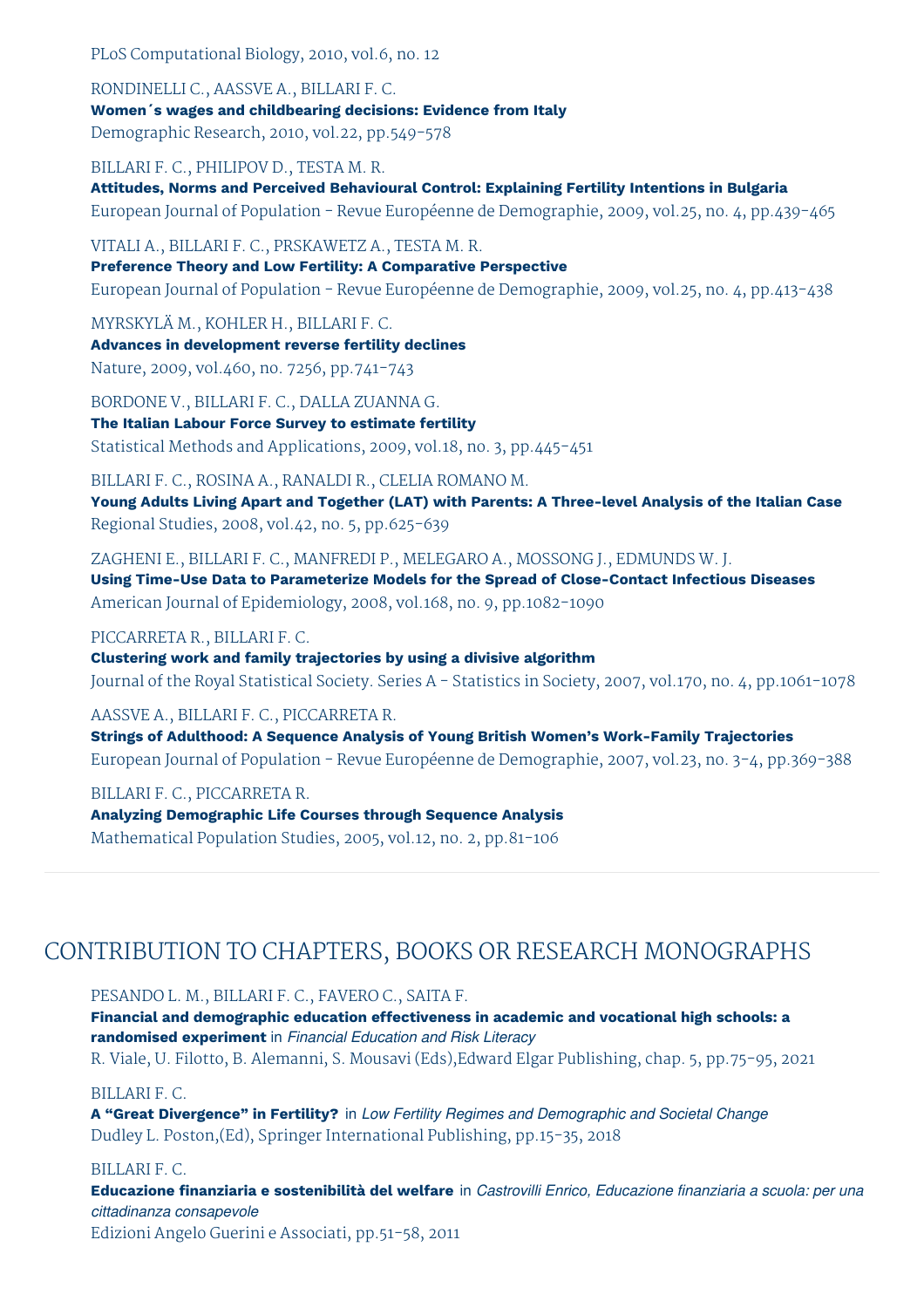#### BILLARI F., FAVERO C., SAITA F. **Educazione finanziaria e sostenibilità del welfare** in *Educazione Finanziaria a Scuola* Enrico Castrovilli (Eds),Edizioni Angelo Guerini e Associati, pp.51-58, 2011

#### BILLARI F. C., TABELLINI G.

**Italians Are Late: Does It Matter?** in *Demography and the Economy* John B. Shoven (Eds),University of Chicago Press, chap. 10, pp.371-412, 2011

#### BILLARI F. C.

**The happiness commonality: fertility decisions in low-fertilitysettings** in *How generations and gender shape demographic change : towards policies based on better knowledge* United Nations(Ed), United Nations, pp.7-31, 2009

#### BILLARI F. C.

**Intergenerational ties: what can be gained from an international perspective?** in *Alan Booth, Ann C. Crouter, Suzanne M. Bianchi, Judith A. Seltzer, Intergenerational Caregiving* Urban Institute Press, pp.53-66, 2008

#### AASSVE A., BILLARI F. C., PICCARRETA R.

**Sequence Analysis of BHPS Life Courses Data** in *New Developments in Classification and Data Analysis* M. Vichi, P. Monari, S. Mignani, A. Montanari (Eds),Springer, pp.275-284, 2004

#### BILLARI F. C., PICCARRETA R.

**Life Courses as Sequences: An Experiment in Clustering via Monothetic Divisive Algorithms** in *Advances in Classification and Data Analysis* S. Borra, R. Rocci, M. Vichi, M. Schader (Eds),Springer, pp.351-358, 2001

# ARTICLES IN NATIONAL/INTERNATIONAL NEWSPAPERS

BILLARI F. C., VERONA G. **Discipline Umanistiche o STEM? L'obiettivo è l'integrazione** Il Corriere della Sera, 10 March, 2021

BILLARI F. C., VERONA G. **Una nuova organizzazione per ricerca e università** Il Corriere della Sera, 2 November, 2020

BILLARI F. C., VERONA G. **"Veni, vidi, vici" con la scienza** Corriere Innovazione, 3 April, 2020

BILLARI F. C., VERONA G. **Il coraggio di premiare l'eccellenza** Il Corriere della Sera, 7 January, 2020

### EDITORIALS IN JOURNAL

BILLARI F. C. **The life course is coming of age** 2009, Advances in Life Course Research